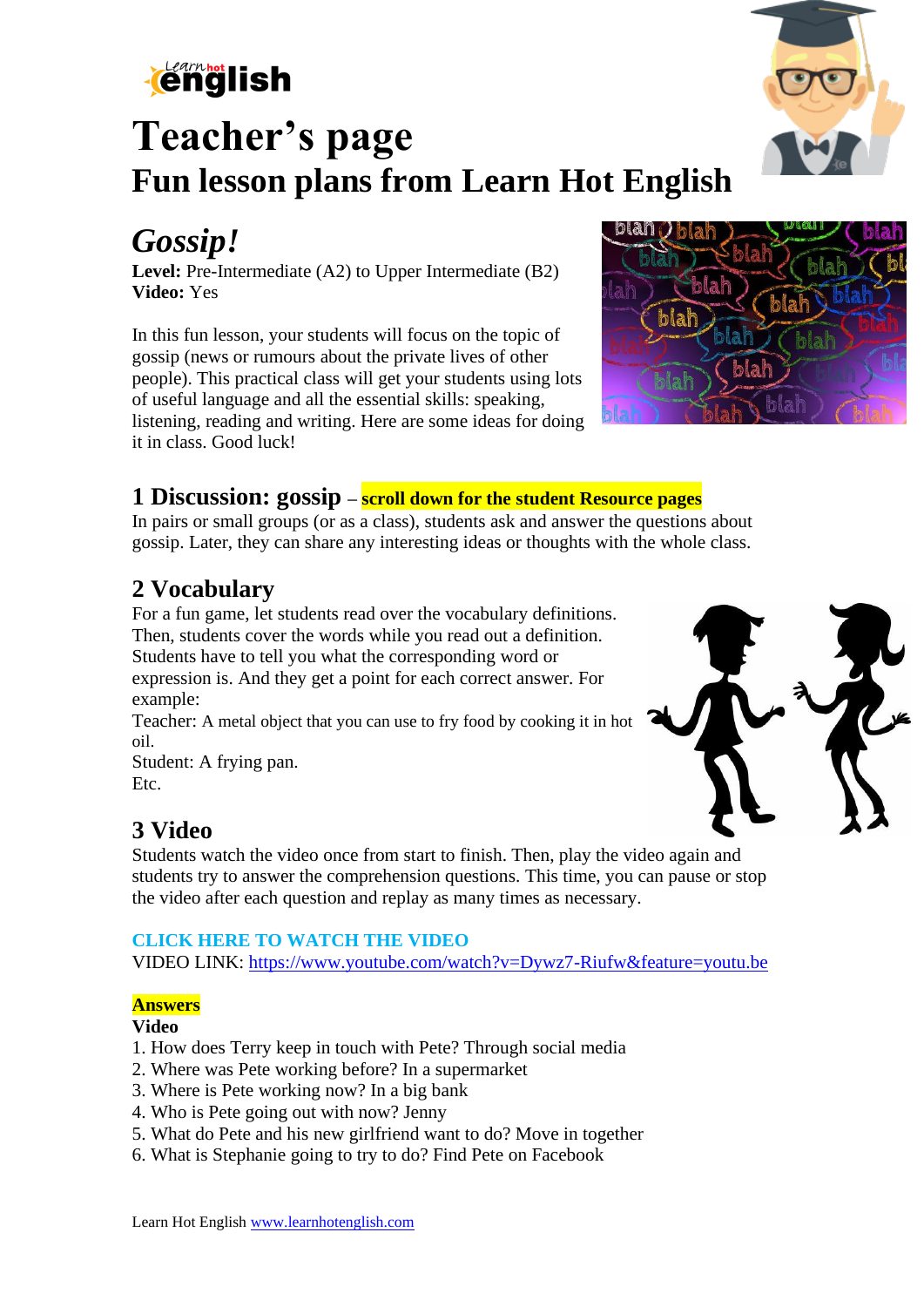

#### **Quiz!**

1. tell; 2. with; 3. curious; 4. said; 5. gossip; 6. broke; 7. correct; 8. up; 9. move

#### **Read & listen!**

After you've done the comprehension questions, let students read over the script in pairs. Then, play the video while students follow the script. This is great for developing their listening skills.

### **4 Role play: Gossip!**

In pairs, students choose a role. Then, they prepare their questions and answers. When they're ready, they sit facing each other and begin the role play. Make notes while students are speaking. Then, go over any language or pronunciation mistakes with them.

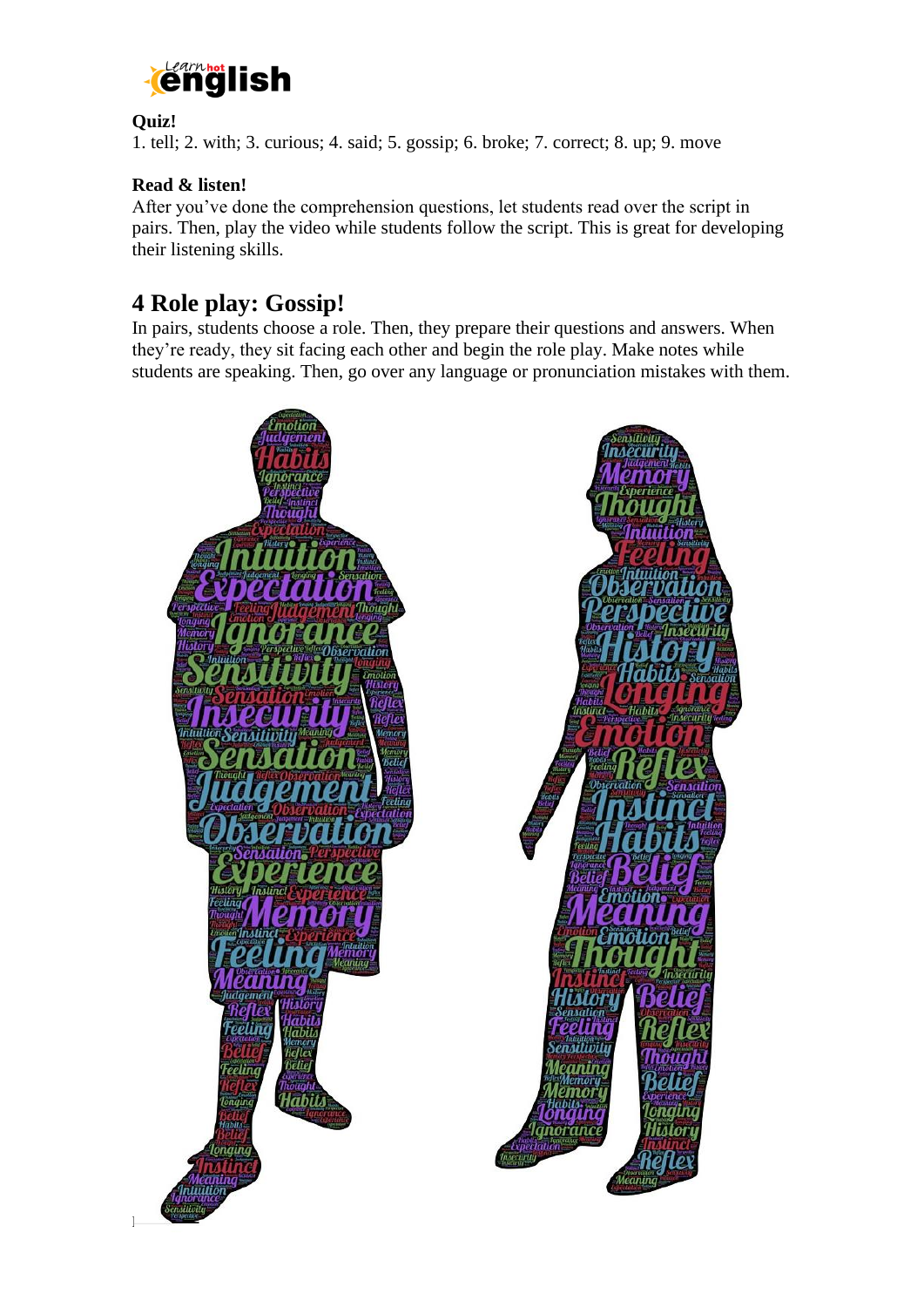

**Student's page** 

*Gossip!*

**Level:** Intermediate (B1) to Upper Intermediate (B2) **Video:** Yes

### **1 Discussion: gossip!**

In pairs or small groups, ask and answer any of the questions below. Finally, share any interesting ideas or thoughts with the rest of the class.

- How would you define the word "gossip"?
- What do people typically gossip about?
- What news, stories or rumours have you heard about famous people lately?
- Do you ever read gossip magazines? Which one/s? Why? Why not?
- What do you think of the paparazzi? Should privacy laws be stricter?
- Why do you think gossip magazines and TV chat shows are so popular?
- When was the last time someone told you a bit of gossip about a friend, colleague or acquaintance? What did they tell you?
- What do you think about gossip in general?
- What do people typically gossip about at school, college or university?
- What do families usually gossip about?
- What do people often gossip about at work?
- What are the negative consequences of gossiping?
- How can gossiping affect the environment at work?
- Do you know anyone who likes to gossip? Who do they gossip about? What sort of things do they say?

• Why do you think that some people like gossiping? What are the pros and cons of gossiping?

- Would you rather be gossiped about or never talked about at all? Why?
- What's the latest gossip at work, school or university, or in your city or country?

• How could spreading rumours help someone? Do you think the government ever spreads false rumours? Why? Give examples.

• What examples of malicious gossip can you think of?

• In your country, can someone be sued for spreading false rumours? Under what circumstances?

• What could someone do to counter negative gossip? What do celebrities or public figures typically do when false rumours are spread about them?

- What rumours or fake news stories are being spread on social media right now?
- Has anyone ever spread a rumour at work? What was it? What happened?
- What rumours or stories are being spread at work right now?
- How do you react when someone starts telling you a bit of gossip?
- What are your top tips for preventing gossip at work?



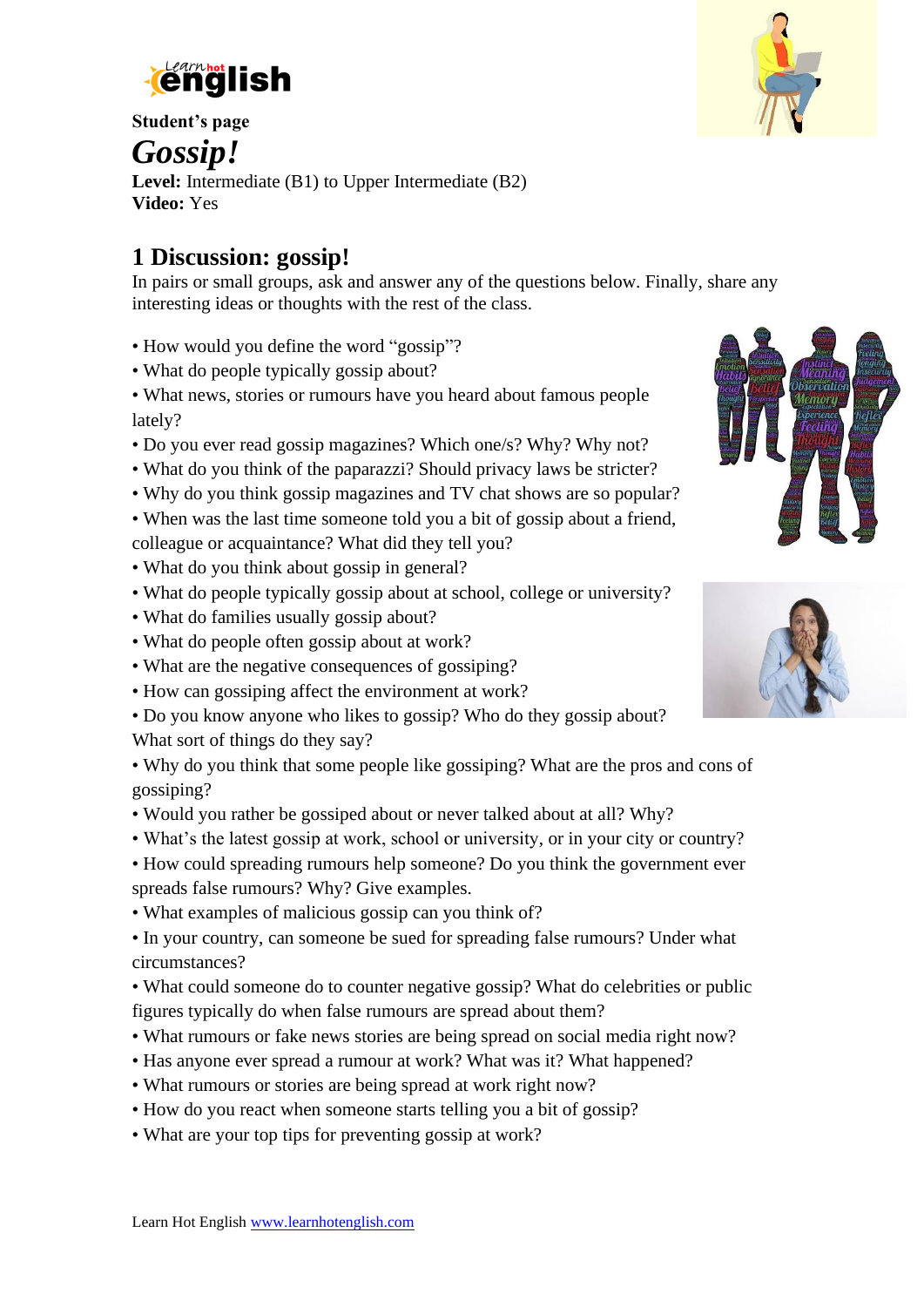

### **2 Vocabulary**

#### **Vocabulary**

Here are some words to learn before watching the video. Make sure you understand them as your teacher will test you on them.

#### **Curious**

If you're "curious" about something, you really want to know about it. For example, "I'm curious to know who he's going out with now."

#### **To be up to**

The things that someone is "up to" are the things they're doing, or they've been doing lately. For example:

"What's she up to these days?" (What is she doing these days?)

#### **Be with**

The person you "are with" is the person you're going out with. For example: "Is she still with Pete?"

#### **Gossip**

Information about someone's private life. Also, a verb, to gossip. For example: "I have a bit of gossip about Jessica."

#### *To tell* **versus** *to say*

Remember, we use the verb "to tell" with an object (*me, you, them*…). For example:

- I told **her** about Mike and his new girlfriend.
- Don't tell **anyone** what I told you.
- She told **Pete** the secret.

And we "say" something. So, "say" is followed by either a noun or a full sentence. For example:

- I said I was hungry.
- He said it was the correct answer.
- I said the wrong thing.

#### **To move in together**

If a couple move in together, they start living together in the same house. For example: "They want to move in together."

#### **To break up**

If a couple "break up", they stop having a relationship. For example: "They broke up after a six-month relationship."

#### **Never would have imagined**

The things you "never would have imagined" are the things you thought could never happen – the things that no one would ever do. For example:

• I never would have imagined they would get married. (I never thought they would get married.)

• I never would have imagined that Pete was going to pass the exam. (I never thought he was going to pass the exam.)

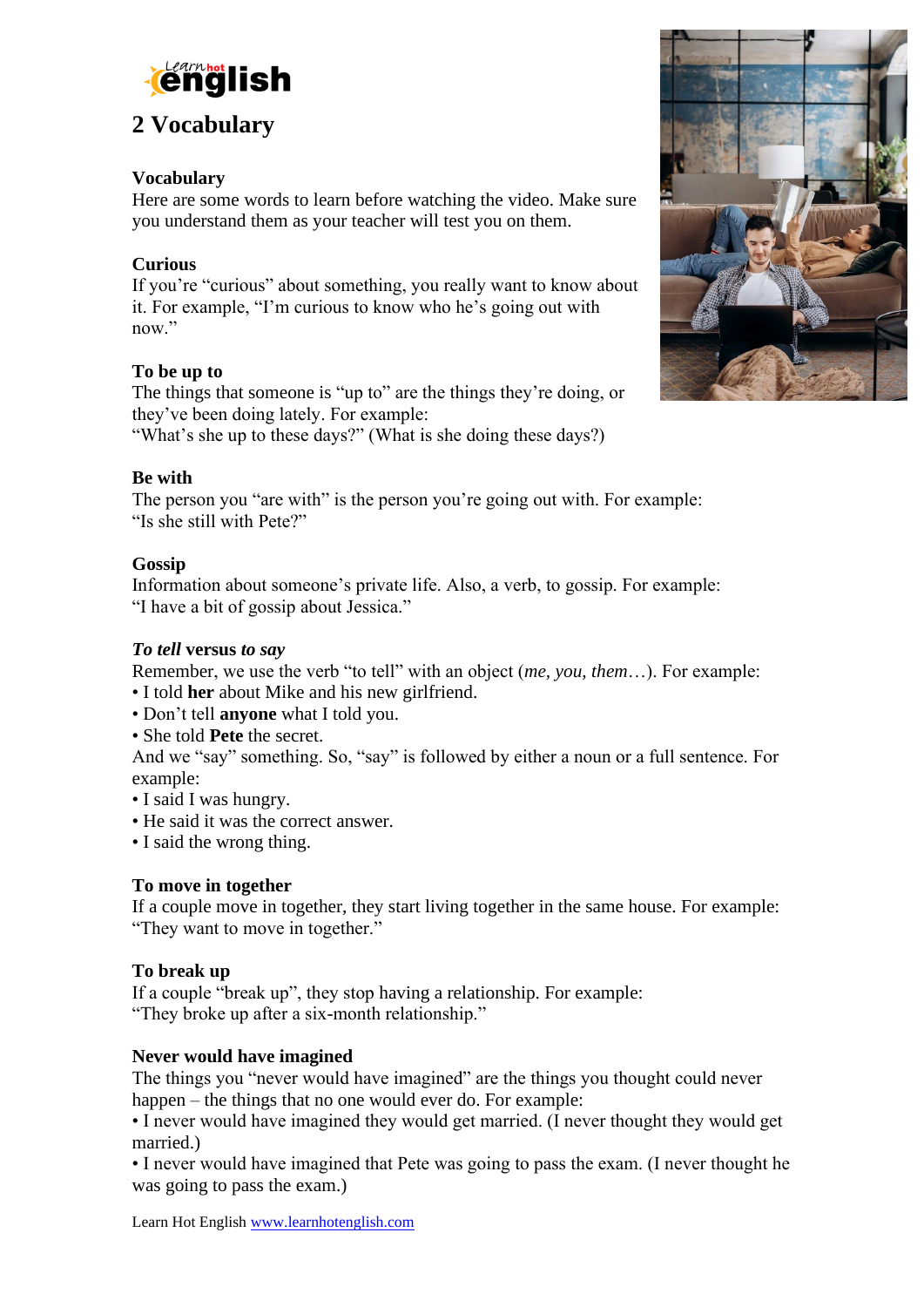

### **3 Video**

#### **Viewing 1**

You're going to watch a conversation with Terry and Stephanie who are talking about their friend, Pete. Watch the video and answer the questions. Remember, for the first time, you should watch the video from start to finish without stopping and try to understand as much as possible. After that, you can watch it again, pausing or stopping it wherever you like. [answers below]

#### **Viewing 2**

Watch the video again. Then, answer these questions.

- 1. How does Terry keep in touch with Pete?
- 2. Where was Pete working before?
- 3. Where is Pete working now?
- 4. Who is Pete going out with now?
- 5. What do Pete and his new girlfriend want to do?
- 6. What is Stephanie going to try to do?

#### **Quiz!**

Try our little language quiz to see how much you can remember. *[answers below]* Complete the sentences with the correct words from below.

*said tell correct with move up curious gossip broke*

- 1. Don't \_\_\_\_\_\_\_\_ anyone what I told you.
- 2. How's Jessica doing? Is she still \_\_\_\_\_\_\_ Pete?
- 3. I'm  $\frac{1}{2}$  to know who he's going out with now.
- 4. I think  $I$  \_\_\_\_\_\_\_\_\_ the wrong thing.
- 5. I have a bit of about Jessica.
- 6. They \_\_\_\_\_\_\_ up after a four-month relationship.
- 7. He said it was the \_\_\_\_\_\_\_\_\_ answer.
- 8. What's she \_\_\_\_\_\_\_ to these days?
- 9. After six months in a relationship, they decided to \_\_\_\_\_\_\_ in together.

#### **IMPORTANT: only read over the script below after you've done the Viewing 1 and 2 activities!**

#### **Video script**

Stephanie: So, I've been meaning to ask you, have you talked with Pete at all recently? I'm just curious to know how he's doing.

Terry: Actually, actually, no I haven't spoken to Pete in ages, but we do keep in touch with social media, like Facebook and Instagram, so I know he's doing well but we haven't actually spoken.

S: OK, so what is he up to? I'm just curious.

T: Well, he left his job in the supermarket and he's changed to a big bank. And, so, he's very happy with his new job because it's more stable; he's travelling abroad a lot for meetings and conferences, so in this aspect he's very happy.

S: My gosh, that's so great, erm and is he still... what was her name? Sarah? Is he still with Sarah?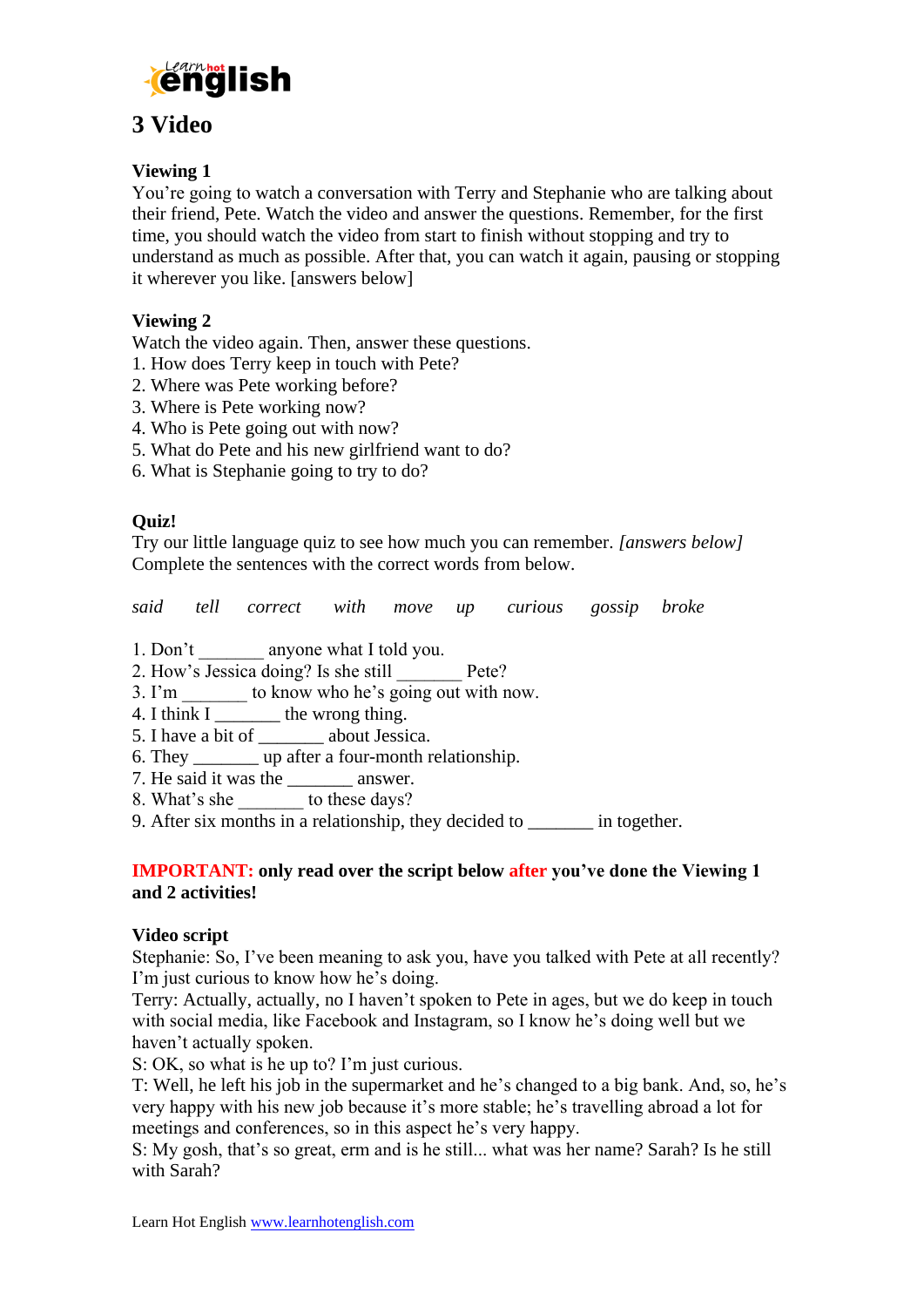

T: Oh, Sarah, no. I have gossip for you.

S: Oh, oh my gosh.

T: He and Sarah broke up, but now he's with Jenny, who is Mark's ex-girlfriend. [Yes! I remember.] So, don't tell anyone.

S: OK, oh my God I won't; no way!

T: And, as a matter of fact, they're thinking of renting a house together, or buying a house together. They want to move in together. And this fits in with Pete's plan because as you know he is flipping houses. He's buying houses, fixing them up and selling them for more money.

S: Oh my God, Pete! I never would have imagined this; he sounds like he's doing great! T: Pete's grown up.

S: Oh my gosh, I'm going to try to find him on Facebook and reach out.

T: Good idea.